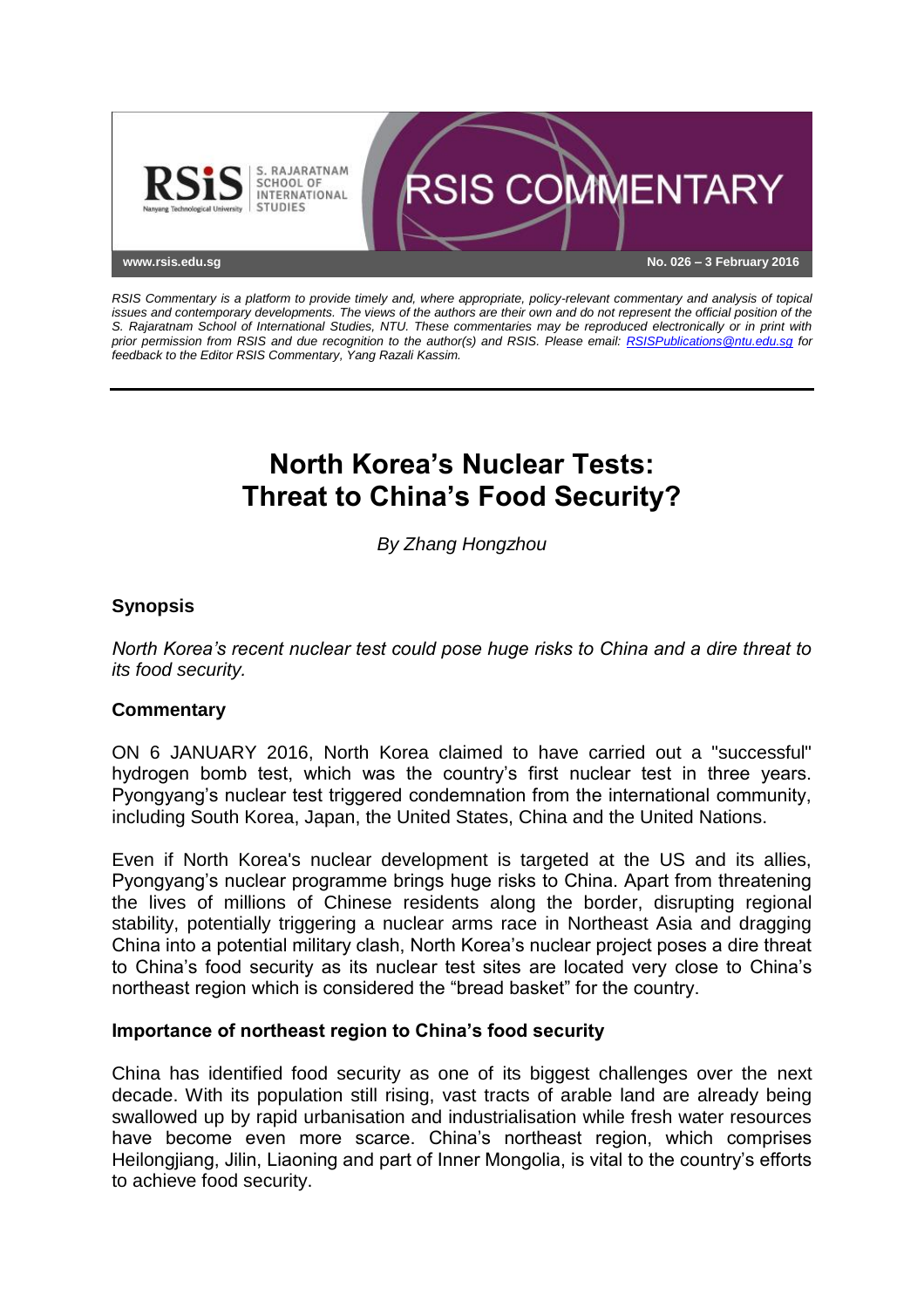In 2015, data from China's Bureau of Statistics indicated that the Northeast Region contributed nearly a quarter of China's total grain production. In terms of individual crops, the northeast region accounts for 41 percent of the China's total soybean production, 34 percent of its corn production and 50 percent of its japonica rice. The northeast region is also an important milk and beef producing region for China, accounting for 20 percent of the national output.

As the northeast region has vast and fertile farmland yet with relatively low population density, it enjoys huge grain surplus which is distributed to the country's major grain consuming regions in the coastal regions, including Shanghai, Beijing and Guangdong. Currently, the northeast region contributes over 60% of China's inter-provincially traded grain. In addition, the northeast region is the biggest grain storage base for China. For instance, the northeast region holds nearly 80% of the country's total corn reserve.

Looking into the future, the northeast region is expected to play an even bigger role in safeguarding China's food security. Between 2003 and 2015, China's total annual grain production increased by 44%. The northeast region contributed 38% of the grain production growth during the period. Given the favourable natural condition, the northeast region is poised to shoulder more responsibilities in boosting the country's grain production. In 2010, the Chinese central government issued a document pointing out that the northeast region should be built up as a pillar of national food security. Over the past few years, billions of dollars have been spent by both the central and local governments to boost grain productions in the northeast region.

### **Food systems vulnerable to nuclear radiation**

Given the proximity of China's northeast region to North Korea's nuclear test sites, Pyongyang's nuclear programme presents a real danger for China's food safety and food security. To be sure, underground nuclear tests are relatively safer and the possibility of nuclear leakage is low. Nonetheless, the food systems are still vulnerable to underground nuclear tests. As Rose Gottemoelle, the US Undersecretary for Arms Control and International Security, recently pointed out, the series of underground nuclear tests by the US on Amchitka Island in Alaska from 1965 to 1971 had substantial impact on the local environment with significant uptake of radioactive particles in the local food systems.

Given North Korea's backward nuclear technologies, poor infrastructure and weak environmental protection capability, the potential impact of its nuclear test on air, water and soil could be greater and the likelihood of a nuclear disaster certainly cannot be ruled out. This could eventually result in nuclear radiation spreading to China's northeast, destroying its food systems.

Chinese authorities and nuclear experts have tried to assure the public that it is highly unlikely China's northeast region will be affected by North Korea's nuclear tests. For example, some pointed out that mountains along the border could effectively prevent nuclear radiation spreading to China's northeast. However, the real problem is that due to the deep fear of potential nuclear radiation on food safety, quite often it is the perception rather than reality that shapes people's decision.